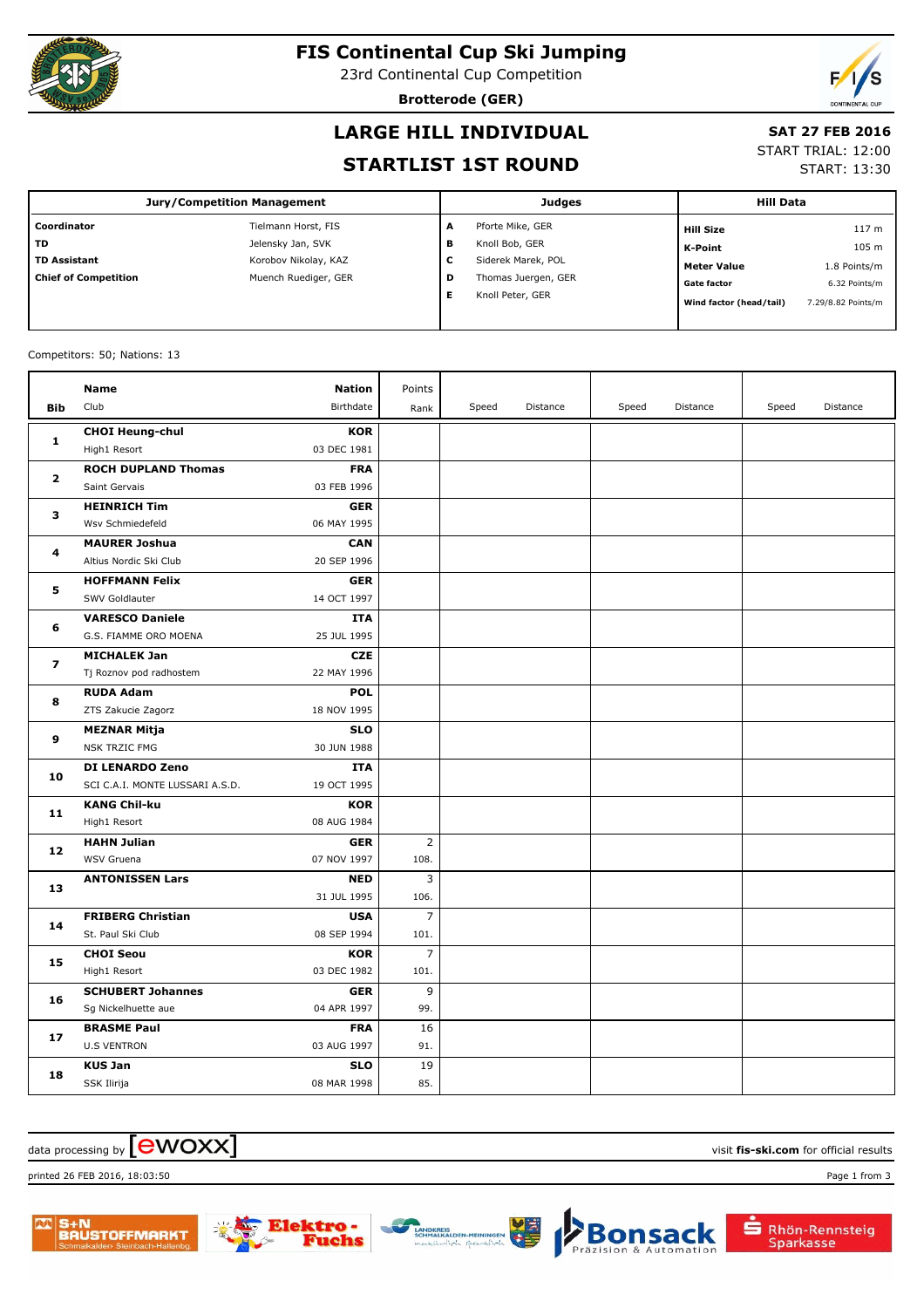

#### **FIS Continental Cup Ski Jumping**

23rd Continental Cup Competition

**Brotterode (GER)**



# **LARGE HILL INDIVIDUAL**

#### **SAT 27 FEB 2016**

# **STARTLIST 1ST ROUND**

START TRIAL: 12:00  $5TAPT$ 

|            |                                         |                           |            |       |          |       |          |       | <b>SIARI: 13:30</b> |
|------------|-----------------------------------------|---------------------------|------------|-------|----------|-------|----------|-------|---------------------|
|            | Name                                    | <b>Nation</b>             | Points     |       |          |       |          |       |                     |
| <b>Bib</b> | Club                                    | Birthdate                 | Rank       | Speed | Distance | Speed | Distance | Speed | Distance            |
|            | <b>MODIC Andraz</b>                     | <b>SLO</b>                | 22         |       |          |       |          |       |                     |
| 19         | SSK Logatec                             | 23 OCT 1996               | 83.        |       |          |       |          |       |                     |
|            | <b>AUNE Joakim</b>                      | <b>NOR</b>                | 24         |       |          |       |          |       |                     |
| 20         | Byaasen                                 | 10 AUG 1993               | 79.        |       |          |       |          |       |                     |
|            | <b>BIRCHLER Tobias</b>                  | <b>SUI</b>                | 24         |       |          |       |          |       |                     |
| 21         | Einsiedeln                              | 29 JUL 1997               | 79.        |       |          |       |          |       |                     |
|            | <b>COLLOREDO Sebastian</b>              | ITA                       | 28         |       |          |       |          |       |                     |
| 22         | GRUPPO SCIATORI FIAMME GIALLE           | 09 SEP 1987               | 77.        |       |          |       |          |       |                     |
|            | <b>LEAROYD Jonathan</b>                 | <b>FRA</b>                | 29         |       |          |       |          |       |                     |
| 23         | Courchevel                              | 03 NOV 2000               | 75.        |       |          |       |          |       |                     |
|            | <b>PUNGERTAR Matjaz</b>                 | <b>SLO</b>                | 34         |       |          |       |          |       |                     |
| 24         | <b>SSK Menges</b>                       | 14 AUG 1990               | 71.        |       |          |       |          |       |                     |
|            | <b>ZNISZCZOL Aleksander</b>             | <b>POL</b>                | 58         |       |          |       |          |       |                     |
| 25         | WSS Wisla                               | 08 MAR 1994               | 63.        |       |          |       |          |       |                     |
|            | <b>KAELIN Pascal</b>                    | <b>SUI</b>                | 60         |       |          |       |          |       |                     |
| 26         | Einsiedeln                              | 11 JAN 1993               | 62.        |       |          |       |          |       |                     |
|            | <b>JELAR Ziga</b>                       | <b>SLO</b>                | 69         |       |          |       |          |       |                     |
| 27         | Sk Triglav kranj                        | 22 OCT 1997               | 60.        |       |          |       |          |       |                     |
| 28         | <b>SCHULER Andreas</b>                  | <b>SUI</b>                | 76         |       |          |       |          |       |                     |
|            | Einsiedeln                              | 30 DEC 1995               | 57.        |       |          |       |          |       |                     |
| 29         | <b>MIETUS Krzysztof</b>                 | <b>POL</b>                | 81         |       |          |       |          |       |                     |
|            | AZS Zakopane                            | 08 MAR 1991               | 55.        |       |          |       |          |       |                     |
| 30         | <b>HUBER Daniel</b>                     | <b>AUT</b>                | 88         |       |          |       |          |       |                     |
|            | SC Seekirchen-Salzburg                  | 02 JAN 1993               | 52.        |       |          |       |          |       |                     |
| 31         | <b>PRISLIC Ernest</b>                   | <b>SLO</b>                | 90         |       |          |       |          |       |                     |
|            | SK Zagorje                              | 30 SEP 1993               | 50.        |       |          |       |          |       |                     |
| 32         | <b>MURANKA Klemens</b>                  | <b>POL</b>                | 90         |       |          |       |          |       |                     |
|            | TS Wisla Zakopane                       | 31 AUG 1994               | 50.        |       |          |       |          |       |                     |
| 33         | <b>JOHANSSON Robert</b>                 | <b>NOR</b>                | 91         |       |          |       |          |       |                     |
|            | Soere Aal IL<br><b>BIEGUN Krzysztof</b> | 23 MAR 1990               | 49.        |       |          |       |          |       |                     |
| 34         | SS-R LZS Sokol Szczyrk                  | <b>POL</b><br>21 MAY 1994 | 101<br>47. |       |          |       |          |       |                     |
|            | <b>WINTER Paul</b>                      | GER                       | 109        |       |          |       |          |       |                     |
| 35         | SC Willingen                            | 05 OCT 1997               | 45.        |       |          |       |          |       |                     |
|            | <b>STURSA Vojtech</b>                   | <b>CZE</b>                | 146        |       |          |       |          |       |                     |
| 36         | Dukla Liberec                           | 03 AUG 1995               | 41.        |       |          |       |          |       |                     |
|            | <b>JUSTIN Rok</b>                       | <b>SLO</b>                | 166        |       |          |       |          |       |                     |
| 37         | SSD Stol Zirovnica                      | 06 APR 1993               | 37.        |       |          |       |          |       |                     |
|            | <b>KOZISEK Cestmir</b>                  | <b>CZE</b>                | 184        |       |          |       |          |       |                     |
| 38         | LSK Lomnice nad Popelkou                | 09 NOV 1991               | 35.        |       |          |       |          |       |                     |
|            | <b>VELTA Rune</b>                       | <b>NOR</b>                | 190        |       |          |       |          |       |                     |
| 39         | Lommedalen IL                           | 19 JUL 1989               | 30.        |       |          |       |          |       |                     |
|            | <b>BJOERENG Joacim Oedegaard</b>        | <b>NOR</b>                | 203        |       |          |       |          |       |                     |
| 40         | Roeykenhopp                             | 14 DEC 1995               | 29.        |       |          |       |          |       |                     |
| 41         | <b>DIETHART Thomas</b>                  | <b>AUT</b>                | 219        |       |          |       |          |       |                     |
|            | UVB Hinzenbach-Oberoesterreich          | 25 FEB 1992               | 27.        |       |          |       |          |       |                     |
| 42         | <b>SCHIFFNER Markus</b>                 | <b>AUT</b>                | 317        |       |          |       |          |       |                     |
|            | UVB Hinzenbach-Oberoesterreich          | 05 JUN 1992               | 20.        |       |          |       |          |       |                     |
|            |                                         |                           |            |       |          |       |          |       |                     |

data processing by **CWOXX** and  $\overline{C}$  and  $\overline{C}$  and  $\overline{C}$  and  $\overline{C}$  and  $\overline{C}$  and  $\overline{C}$  and  $\overline{C}$  and  $\overline{C}$  and  $\overline{C}$  and  $\overline{C}$  and  $\overline{C}$  and  $\overline{C}$  and  $\overline{C}$  and  $\overline{C}$  and  $\overline{C}$ 

printed 26 FEB 2016, 18:03:50 Page 2 from 3